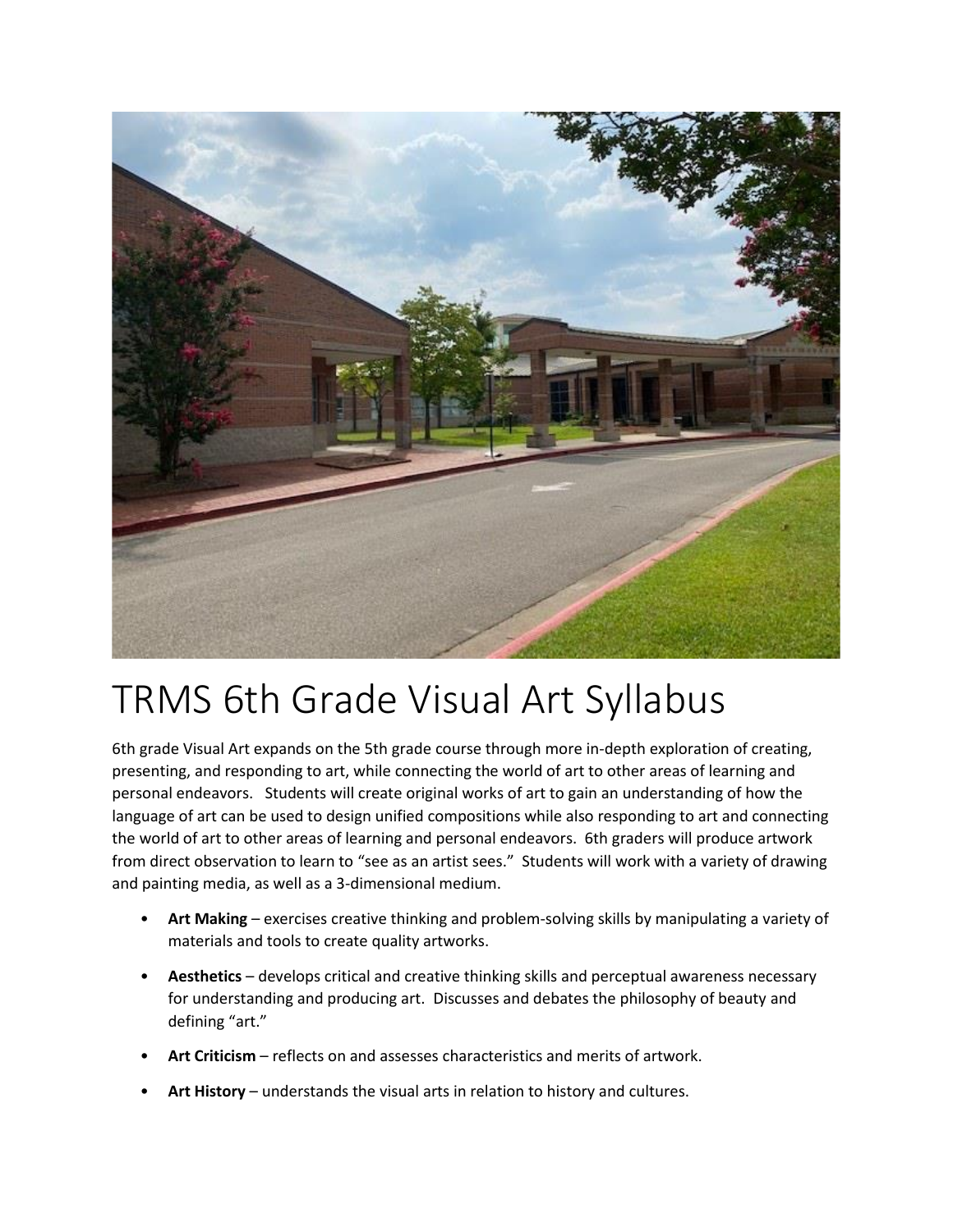School Logo



#### Units

**Unit 1: Art Foundations**

 **Standards: VA6.CR.1 Visualize and generate ideas for creating works of art.**

 **VA6.CR.3 Engage in an array of processes, media, techniques, and/or technology through experimentation, practice, and persistence.**

 **VA6.CR.4 Incorporate formal and informal components to create works of art.**

 **VA6.RE.2 Critique personal works of art and the artwork of others, individually and collaboratively, using a variety of approaches.**

**Unit 2: 2d Design**

 **Standards: VA6.CR.1 Visualize and generate ideas for creating works of art.**

 **VA6.CR.3 Engage in an array of processes, media, techniques, and/or technology through experimentation, practice, and persistence.**

 **VA6.CR.4 Incorporate formal and informal components to create works of art.**

 **VA6.RE.2 Critique personal works of art and the artwork of others, individually and collaboratively, using a variety of approaches.**

**Unit 3: 3d**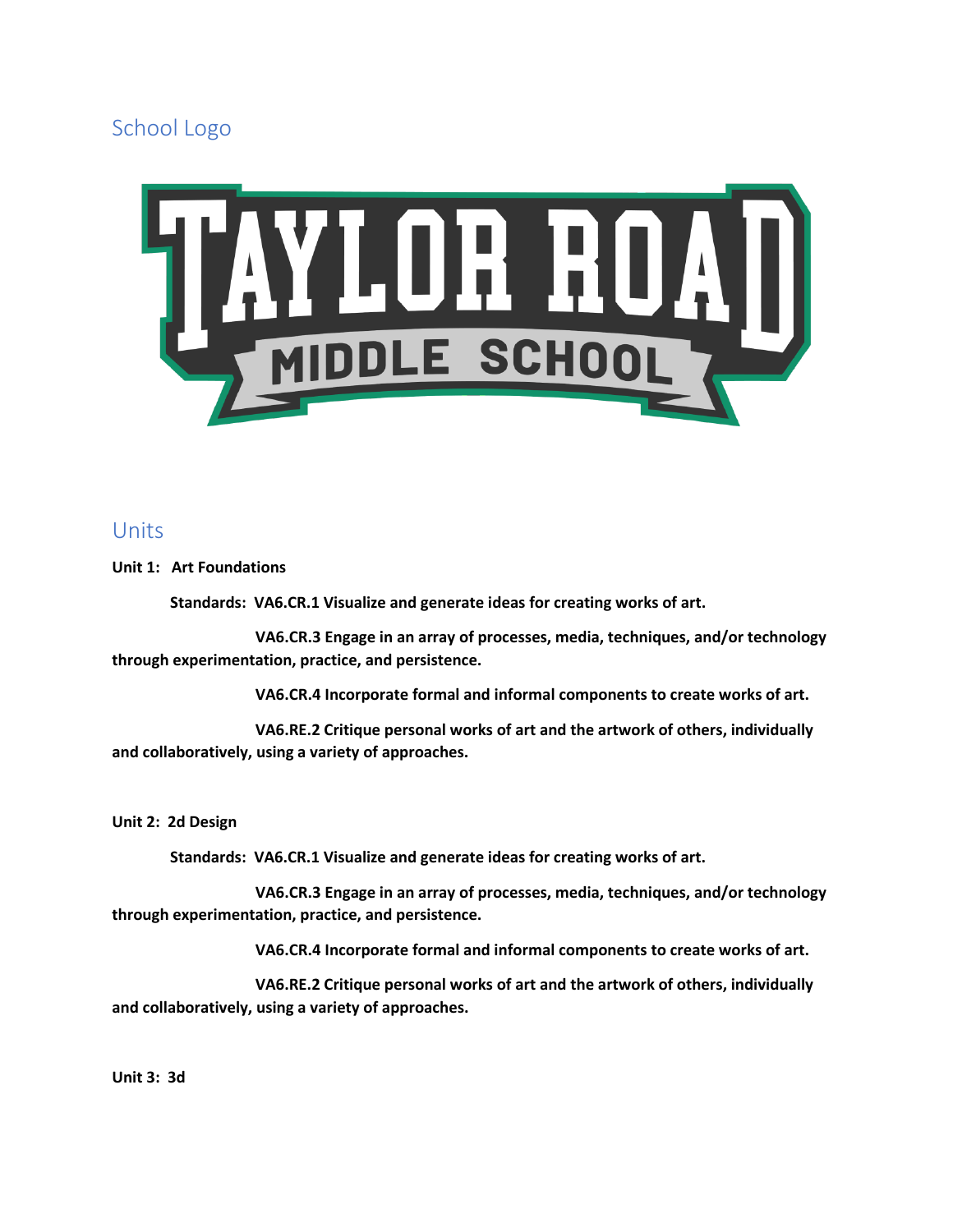**Standards: VA7.CR.1 Visualize and generate ideas for creating works of art.**

 **VA7.CR.3 Engage in an array of processes, media, techniques, and/or technology through experimentation, practice, and persistence.**

 **VA7.CR.4 Incorporate formal and informal components to create works of art.**

 **VA6.RE.2 Critique personal works of art and the artwork of others, individually and collaboratively, using a variety of approaches.**

#### Resources

The art textbook can be found in Classlink under Fine Arts - Davis books.

https://fultonschools.davisartspace.com/ebook/index/view/id/16#p=0

## Classroom Expectations

#### **In the Art Room:**

- 1. Be prepared bring pencil and sketchbook every day.
- 2. Be respectful, kind and considerate to everyone in the class and art materials.
- 3. Listen carefully.
- 4. Raise your hand.
- 5. Follow directions.
- 6. Quiet, inside voices.
- 7. Complete all assignments.
- 8. Be safe: use materials properly (as shown), no horseplay, no running, no throwing anything.

## Grades

Grading scale:

- A 90 and above
- $B 80 89$
- $C 70-79$
- F Below 70